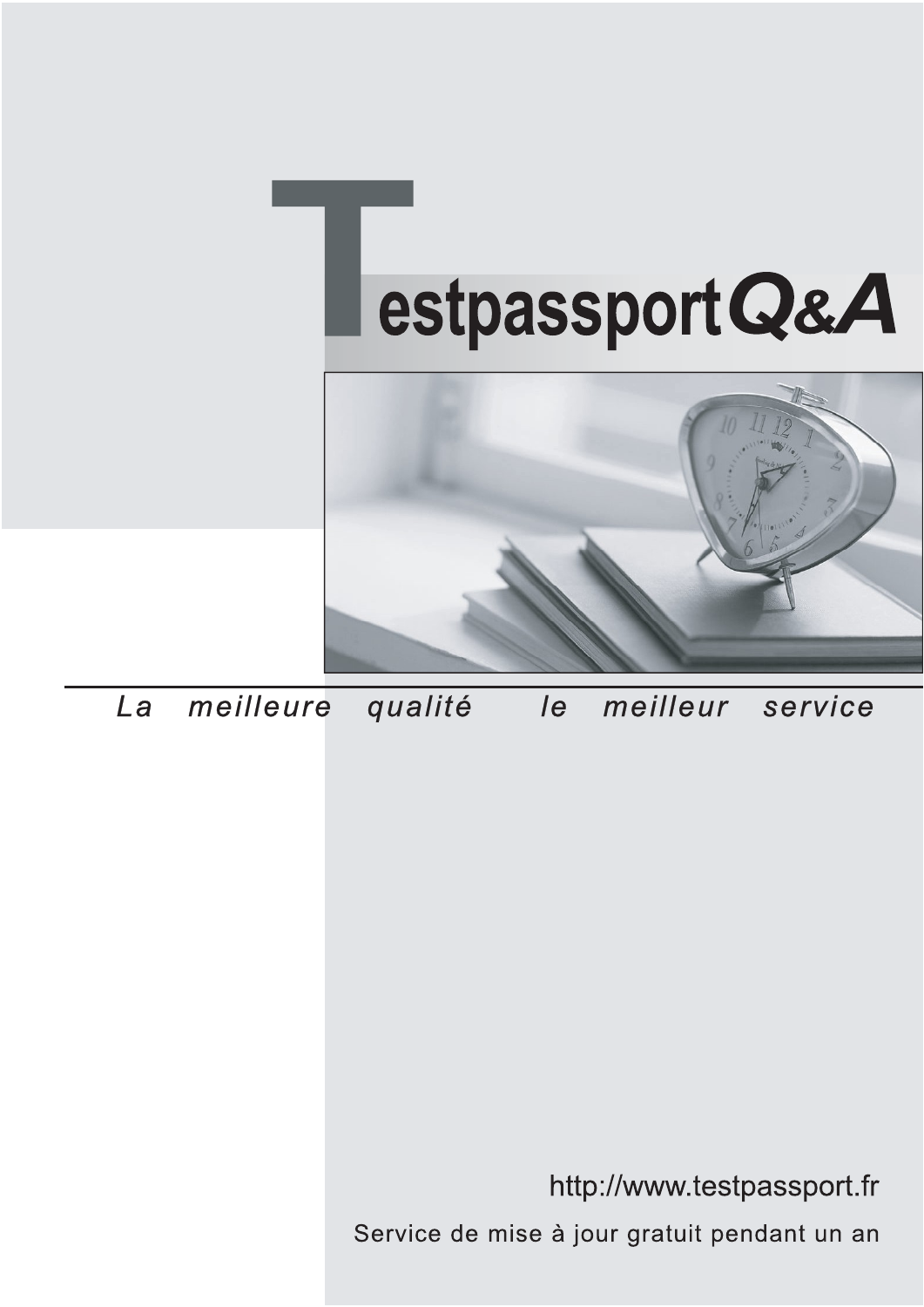# **Exam** : **C2090-616**

### **Title** : DB2 11.1 Fundamentals for LUW

## **Version** : DEMO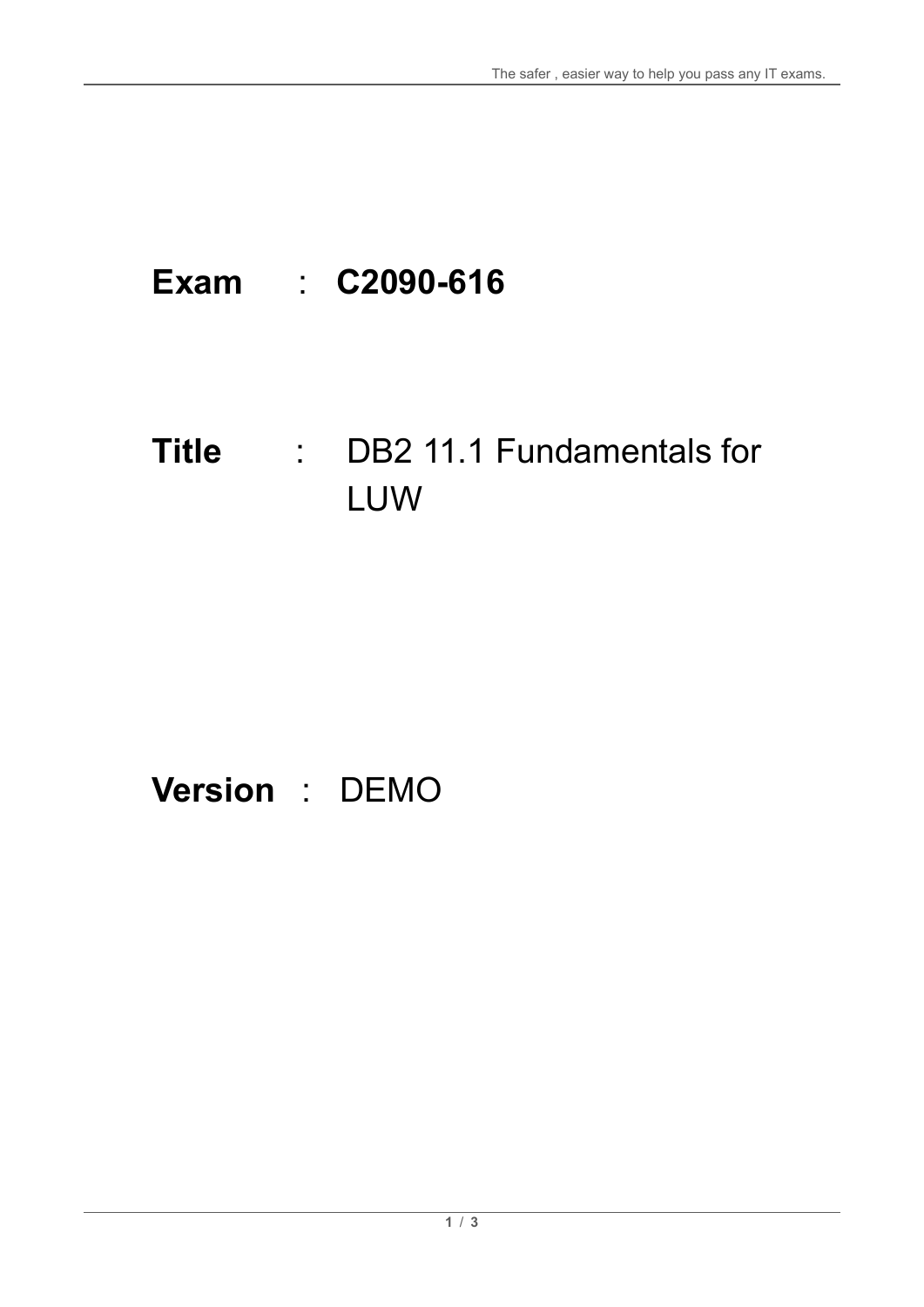1.You are asked to provide a recommendation for the appropriate DB2 edition for a new application. The application is characterized by long, complex queries that select a subset of columns and often perform grouping and aggregation. The initial database size is estimated at 5 TB, with growth of about 100 GB per year. Keep data size on disk to a minimum is a priority?

Which of the following editions would be best meet the described needs?

#### A. DB2 Express-C

- B. DB2 Enterprise Server Edition
- C. DB2 Workgroup Server Edition
- D. DB2 Advanced Enterprise Server Edition

#### **Answer:** D

Explanation:https://www.ibm.com/developerworks/data/library/techarticle/dm-1304whatsnewdb2105/ index.html

2.Which of the following editions of DB2 include support for Federation with Oracle database?

- A. DB2 Express-C
- B. DB2 Developer Edition
- C. DB2 Enterprise Server Edition
- D. DB2 Workgroup Server Edition

#### **Answer:** B

Explanation:https://www.ibm.com/developerworks/data/library/techarticle/dm-1311db2compare/index.htm l

3.Which three facilities are used to control authorization in DB2?

- A. privileges, db2ssh, LBAC credentials
- B. privileges, authority levels, certificates
- C. db2ssh, trusted contexts, authority levels
- D. privileges, authority levels, LBAC credentials

#### **Answer:** D

Explanation:https://www.ibm.com/support/knowledgecenter/zh/SSEPGG\_9.5.0/ com.ibm.db2.luw.admin.sec.doc/doc/c0006307.html

4.Which database object can be locked explicitly?

- A. Row
- B. View
- C. Index
- D. Table

#### **Answer:** D

Explanation:https://www.ibm.com/support/knowledgecenter/hr/SSEPGG\_9.7.0/ com.ibm.db2.luw.admin.perf.doc/doc/c0005270.html

5.What happens when you run the following statement if MYUSER holds no privileges on table MYTABLE?

REVOKE SELECT ON TABLE mytable FROM USER myuser

A. An error is returned